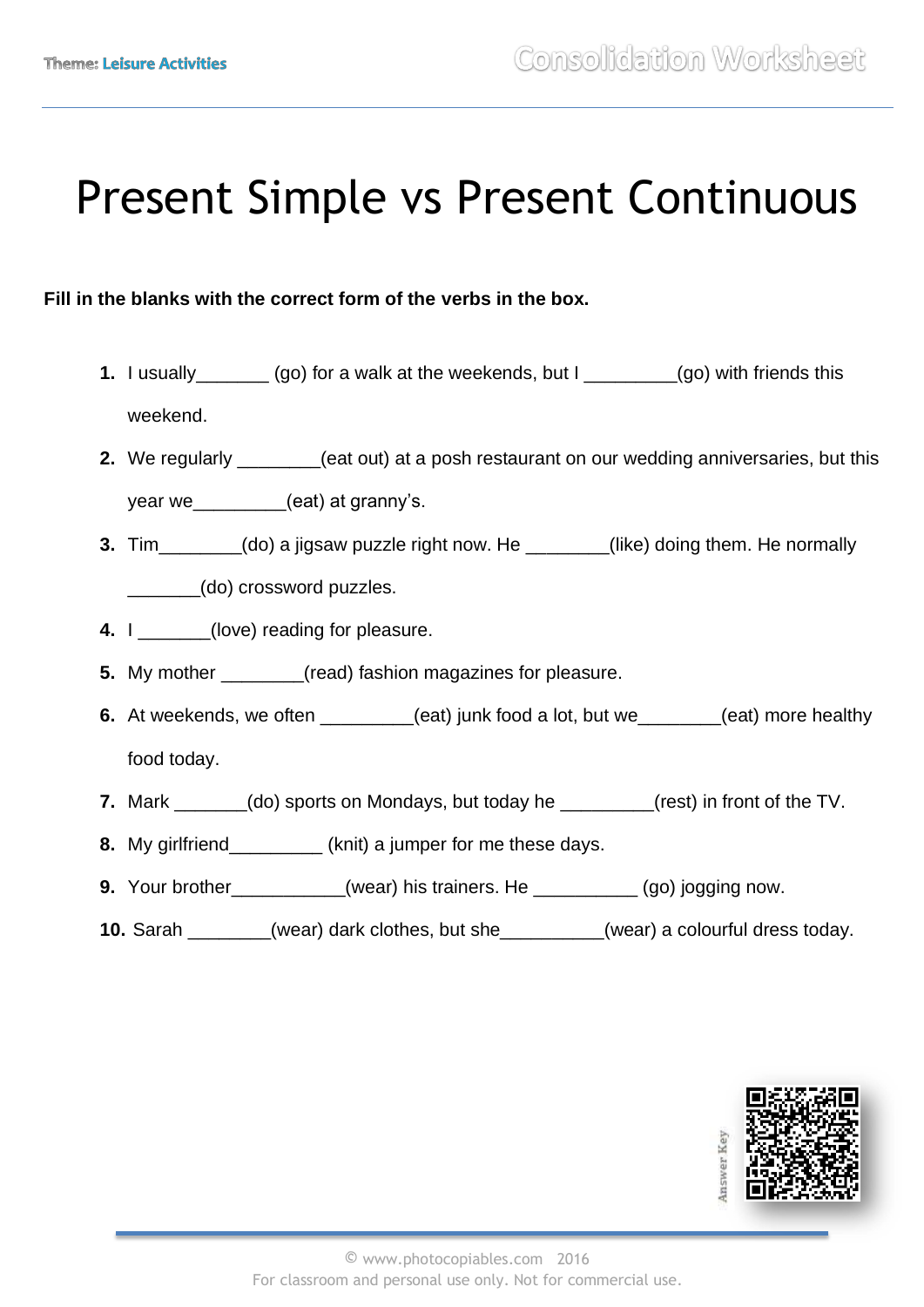# Present Simple vs Present Continuous

### **Fill in the blanks with the correct form of the given verbs.**

- **1.** I usually\_\_\_\_\_\_\_ (go) for a walk at the weekends, but I \_\_\_\_\_\_\_\_\_(go out) with friends this weekend.
- **2.** We regularly \_\_\_\_\_\_\_\_(eat out) at a posh restaurant on our wedding anniversaries, but this year we\_\_\_\_\_\_\_\_(eat) at granny's.
- **3.** Tim (do) a jigsaw puzzle right now. He (like) doing them. He normally \_\_\_\_\_\_\_(do) crossword puzzles.
- **4.** I \_\_\_\_\_\_(love) reading for pleasure.
- **5.** My mother \_\_\_\_\_\_\_\_(read) fashion magazines for pleasure.
- **6.** At weekends, we often \_\_\_\_\_\_\_(eat) junk food a lot, but we\_\_\_\_\_\_(eat) more healthy food today.
- **7.** Mark \_\_\_\_\_\_\_(do) sports on Mondays, but today he \_\_\_\_\_\_\_\_\_(rest) in front of the TV.
- **8.** My girlfriend\_\_\_\_\_\_\_\_\_ (knit) a jumper for me these days.
- **9.** Your brother (wear) his trainers. He (go) jogging now.
- **10.** Sarah \_\_\_\_\_\_\_\_(wear) dark clothes, but she\_\_\_\_\_\_\_\_\_\_(wear) a colourful dress today.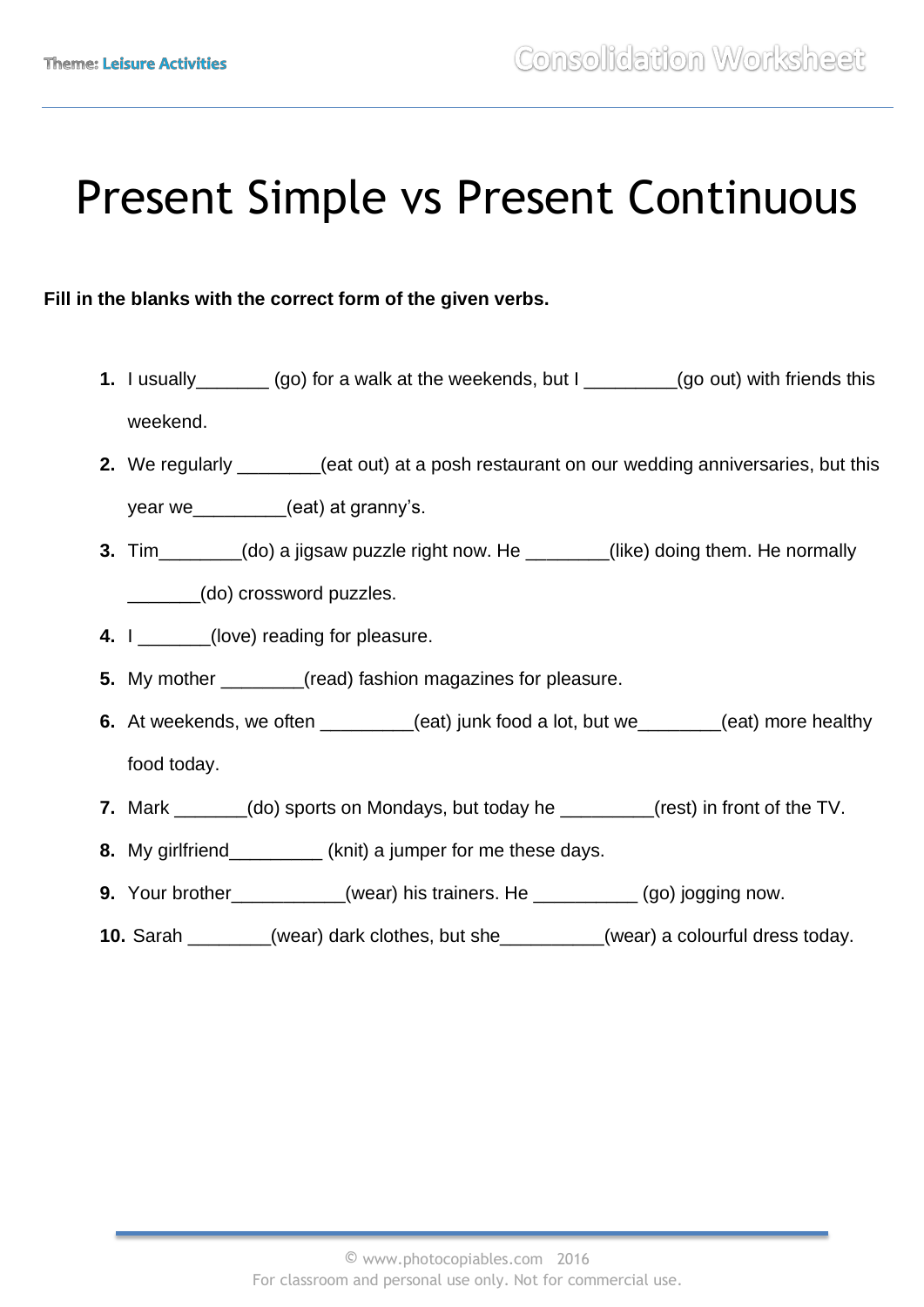**Present Simple vs Present Continuous** 

**Fill in the blanks with the correct form of the given verbs.** 

**1.** I usually\_\_\_\_\_\_\_ (go) for a walk at the weekends, but

I  $(90 \text{ out})$  with friends this weekend.

**2.** We regularly **2.** (eat out) at a posh restaurant

on our wedding anniversaries, but this year

we\_\_\_\_\_\_\_\_\_(eat) at granny's.

**3.** Tim (do) a jigsaw puzzle right now. He

 $(do)$  doing them. He normally  $(ike)$ 

crossword puzzles.

- **4.** I (love) reading for pleasure.
- **5.** My mother (read) fashion magazines for pleasure.

© www.photocopiables.com 2016

**Present Simple vs Present Continuous** 



**Fill in the blanks with the correct form of the given verbs.** 

**1.** At weekends, we often **1.** (eat) junk food a

lot, but we eat) more healthy food today.

- **2.** Mark (do) sports on Mondays, but today he \_\_\_\_\_\_\_\_\_(rest) in front of the TV.
- **3.** My girlfriend\_\_\_\_\_\_\_\_\_ (knit) a jumper for me these days.
- **4.** Your brother (wear) his trainers. He

\_\_\_\_\_\_\_\_\_\_ (go) jogging now.

- **5.** Sarah (wear) dark clothes, but
	- she\_\_\_\_\_\_\_\_\_\_(wear) a colourful dress today.

© www.photocopiables.com 2016